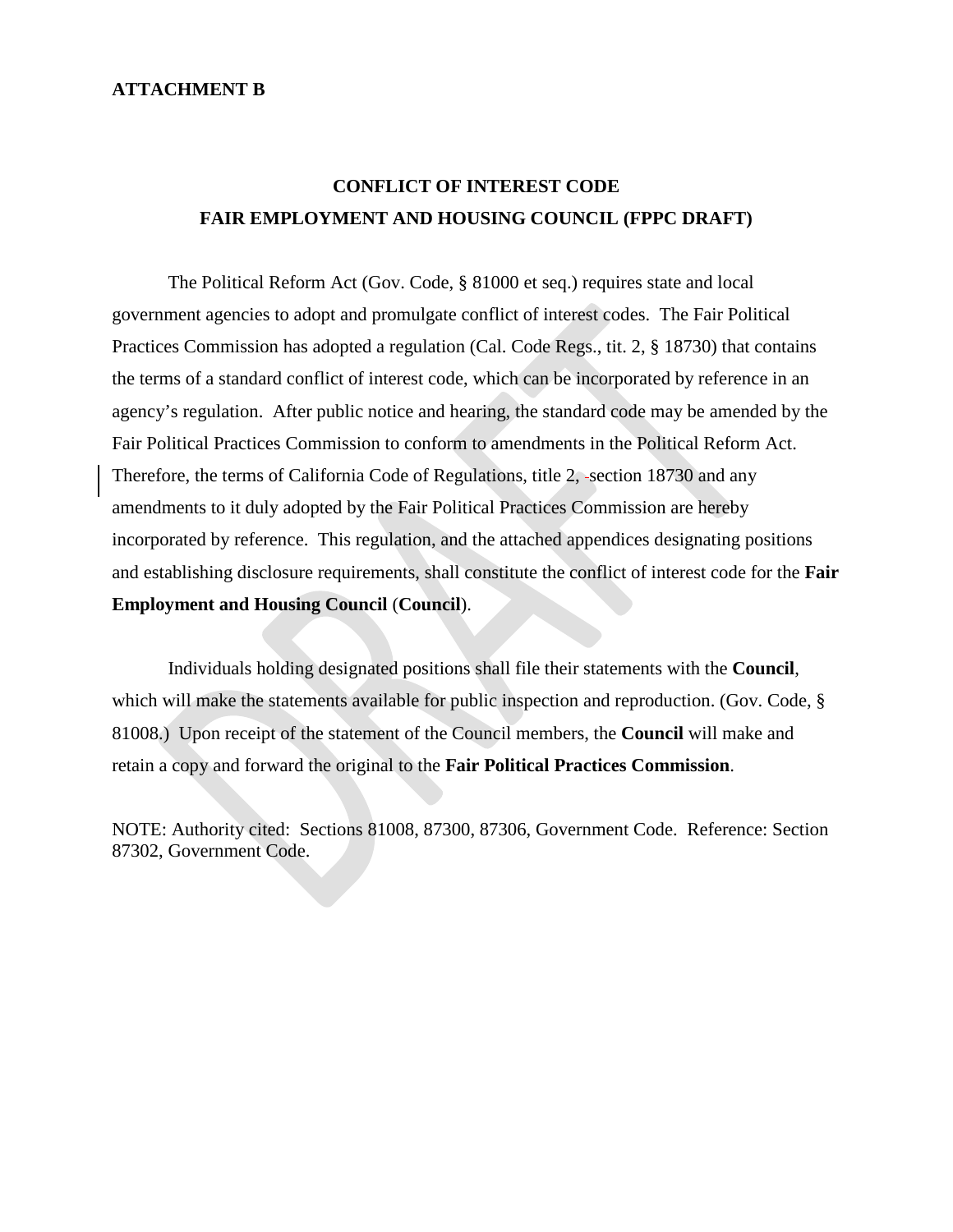# **CONFLICT OF INTEREST CODE FAIR EMPLOYMENT AND HOUSING COUNCIL**

# **APPENDIX A**

#### **List of Designated Positions Assigned Disclosure Categories**

| Council Members              |  |
|------------------------------|--|
| Consultants/new position<br> |  |
|                              |  |
|                              |  |

\*Consultants / new positions shall be included in the list of designated positions and shall disclose pursuant to the disclosure requirements in this conflict of interest code subject to the following limitation: The Chairperson may determine in writing that a particular consultant or new position, although holding a "designated position," is hired to perform a range of duties that is limited in scope and thus is not required to fully comply with the disclosure requirements described in this section. Such written determination shall include a description of the consultant's or new position's duties and, based upon that description, a statement of the extent of disclosure requirements. The Chairperson's determination is a public record and shall be retained for public inspection in the same manner and location as this conflict of interest code.